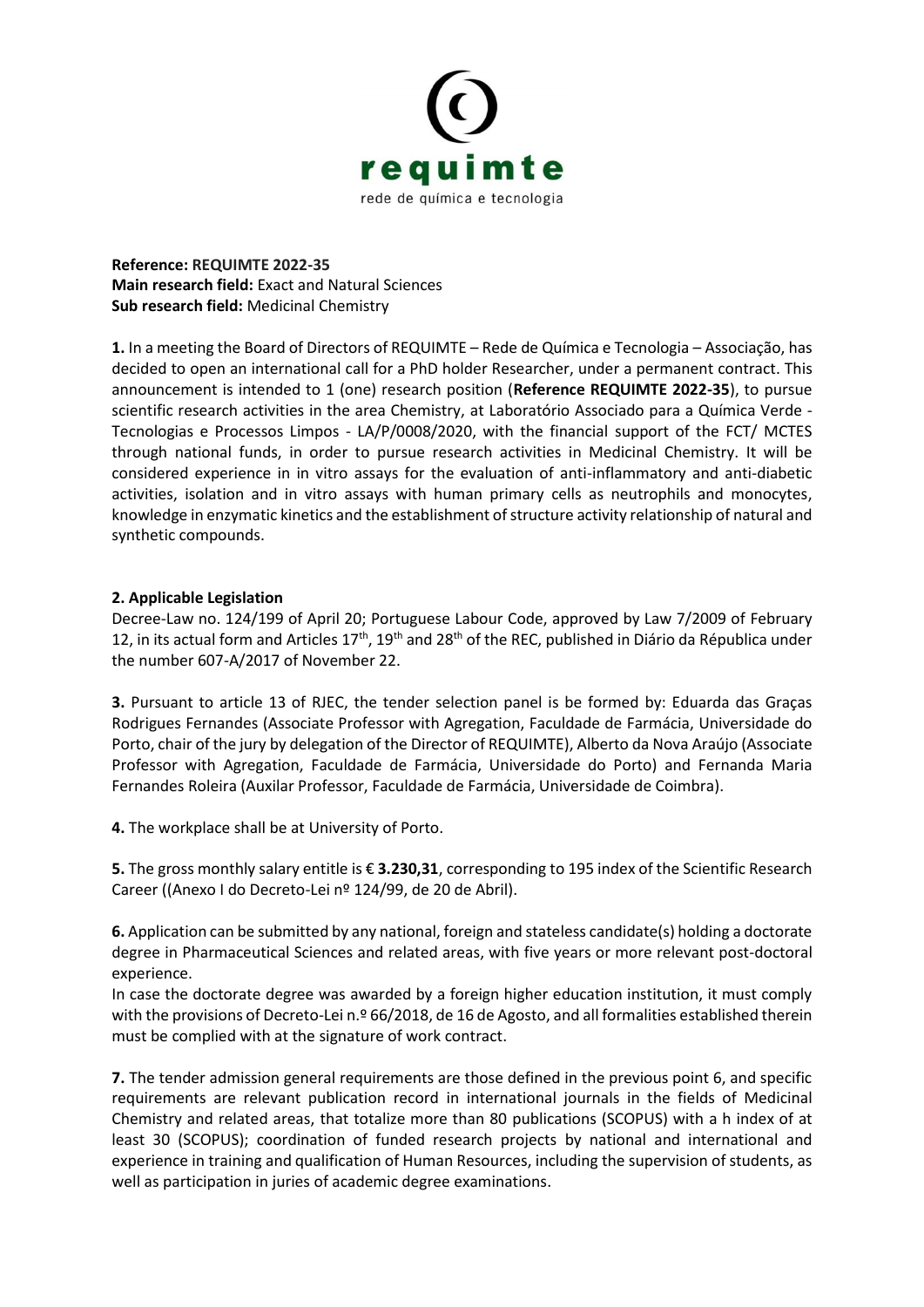**8.** Pursuant to article 5 of RJEC, the selection is to be made based on the evaluation of the scientific and curricular career of the candidate.

**9.** Scientific and curricular career evaluation focuses on relevance, quality and up-to-datedness of:

**a)** Scientific production, considered most relevant by the candidate;

**b)** The research activities in fundamental and applied science, including coordination and participation in research funded projects, considered most relevant by the candidate;

**c)** Knowledge extension and dissemination activities, namely under the scope of the promotion of culture and scientific practices, deemed most relevant by the candidate;

**d)** The experience in training and qualification of Human Resources, including the supervision of students (first, second and third cycles studies), as well as participation in juries of academic degree examinations.

**10.** Evaluation criteria are the following:

**10.1** Integrated assessment of the curriculum trajectory of the candidate, based on an overview of their scientific merits, namely:

**I.** Overall scientific coherence of the CV – 10%;

**II.** Diversity and quality of scientific indicators, including relevant published peer-reviewed articles and book chapters, in the specific areas indicated in points 1 and  $7 - 20\%$ ;

**III.** Coordination and participation in scientific projects with competitive funding – 10%;

**IV**. Experience in advanced training and qualification of Human Resources, measured by the teaching experience in Higher Education institutions, by the supervisions of students (first, second and third cycles studies), as well as participation in juries of academic degree examinations – 10%.

**10.2** Relevant experience, proved in CV, in:

**I.** In vitro assays for the evaluation of biological activities of natural and synthetic compounds, namely anti-inflammatory and anti-diabetic activities – 20%;

**II.** Isolation and in vitro assays with human primary cells as neutrophils and monocytes – 20%;

**III**. Enzymatic kinetics and the establishment of structure activity relationship of natural and synthetic compounds – 10%.

**11.** In the case of admitted candidates whose evaluation does not differ more than 10% from that obtained by the best positioned candidate, the jury will interview the best positioned candidate and the candidates in this situation. This will be aimed at obtaining clarifications and explanations about the curricular elements and additional information as well as to evaluate the attitude profile and motivation of the candidate.

The final score of each jury member is obtained by the following assessment: 90% scientific and curricular career evaluation and 10% interview.

**12.** Candidate final classification system shall be given based on a scale 0 to 100.

**13.** The panel shall deliberate by means of roll-call vote justified under adopted and disclosed selection criteria, with no abstentions allowed.

**14.** Minutes of panel meetings shall be executed and include a summary of all occurrences of said meeting, as well as of all votes casted by the members and respective reasoning and shall be provided to candidates whenever required.

**15.** After selection criteria application, the panel shall prepare a sorted list of approved candidates and respective classification.